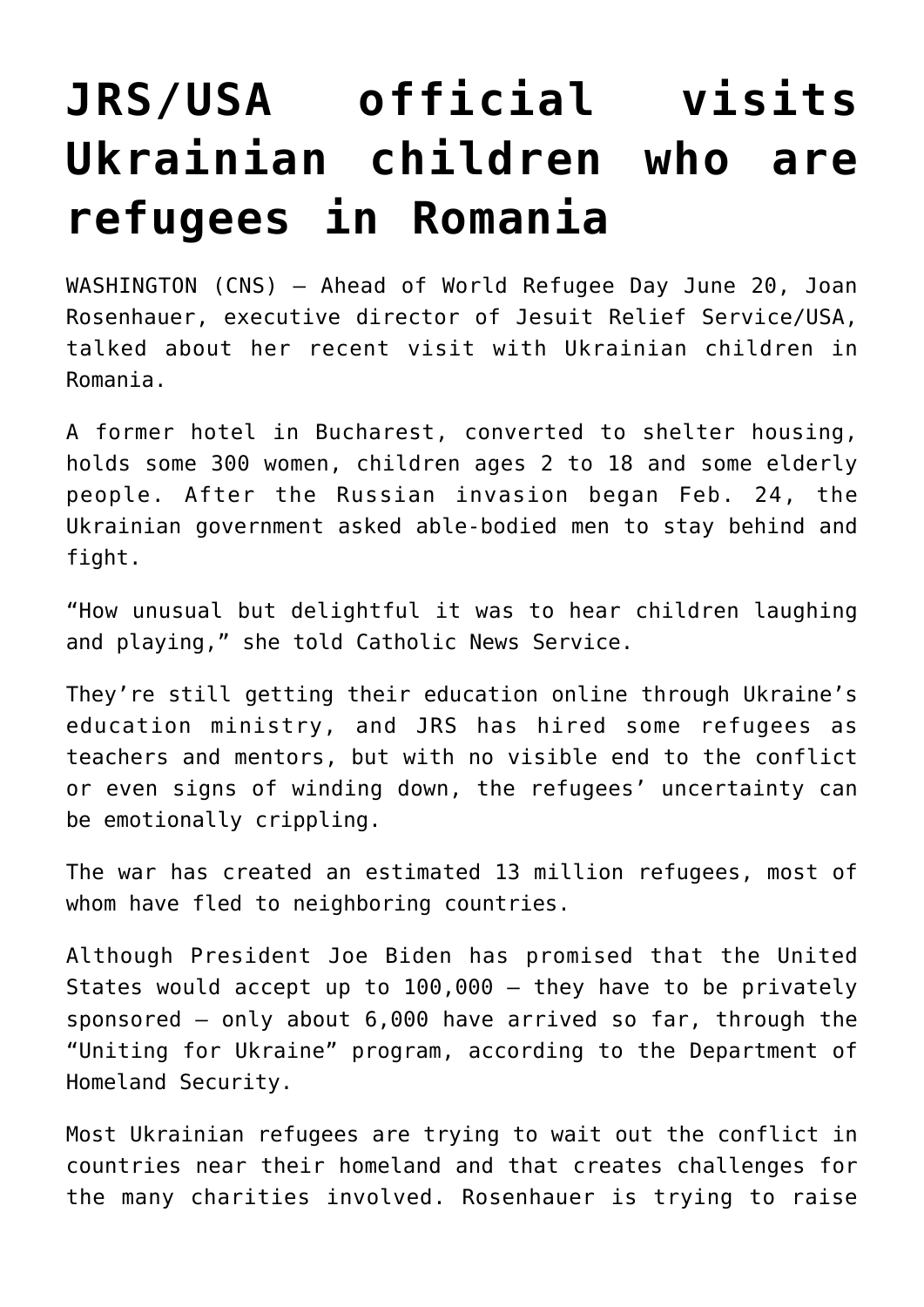\$4.5 million for JRS' Romanian effort alone.

In the first three months of the war, she said, the agency has handled a surge of 10,000 refugees at six facilities in Romania alone. JRS/USA provides two meals a day, and vouchers are provided for the third.

JRS seeks to provide stability and emotional support while the agonizing wait wears on.

"It's very hard for people to think about what's in the midto longer term, not knowing what it would take to go back if their homes are destroyed," Rosenhauer said.

"We're building a community together," she said. "Building a home together."

"We've all seen the pictures of children sobbing," she added. "It's the only home they've ever known, and now they've had to pick up their belongings and leave. Just little things help them be children and have fun together."

On this last trip, Rosenhauer talked to a mother named Tanya, who arrived with her 13-year-old daughter.

Tanya's initial concern was for her daughter, who was having panic attacks. And her idea of refugee housing was a huge tent in which people slept on cots.

The daughter got psychological support to deal with the panic attacks, and the last time Rosenhauer saw her, she was happily embracing a friend as they giggled looking at their cellphones.

"As much as we think of how brave the soldiers are on the battlefield, families are just as brave as they arrive with children to build a life in a new country with a different language and customs. They are a model for JRS staff every day," Rosenhauer said in a statement issued for World Refugee Day.